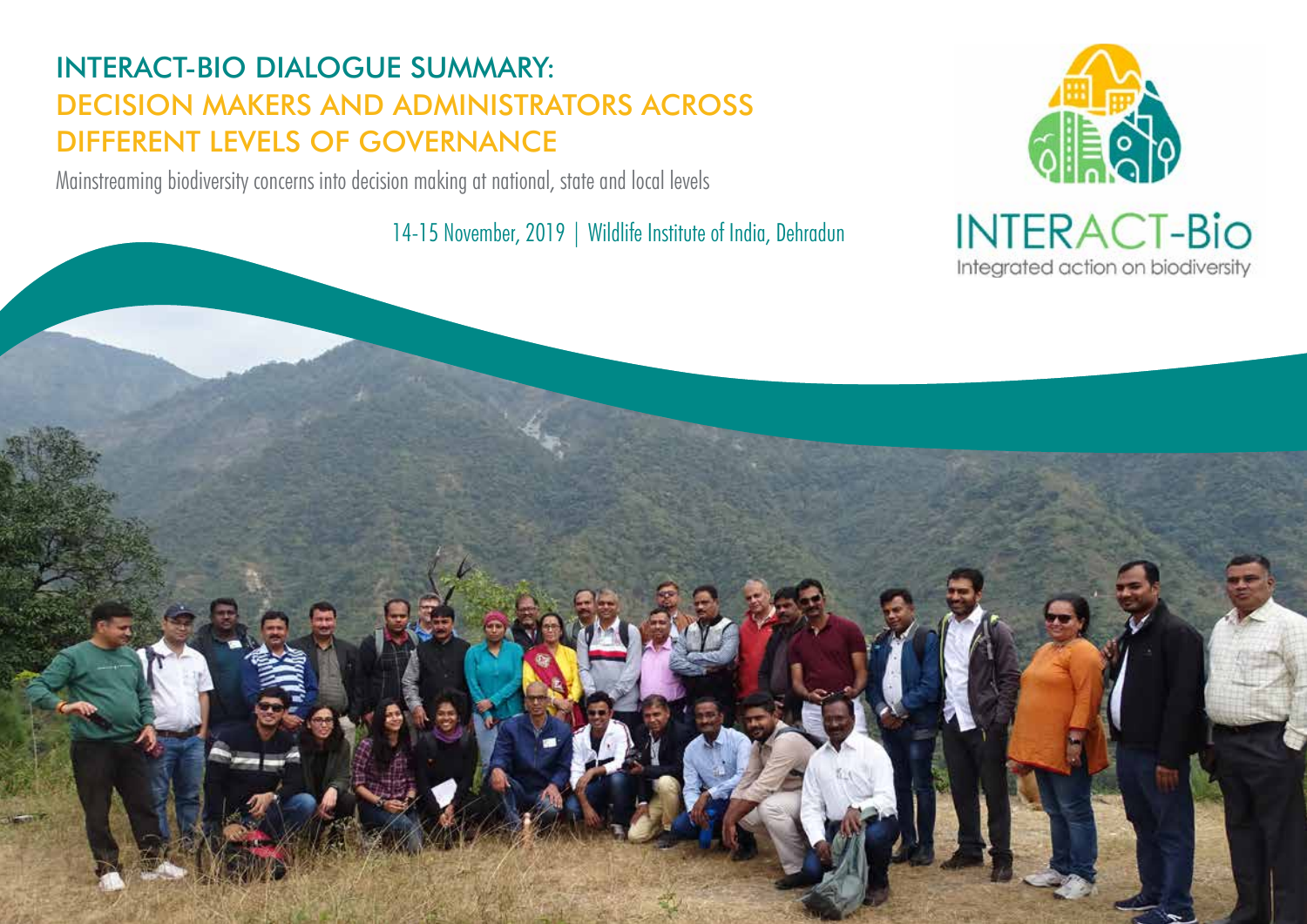Mainstreaming biodiversity concerns into decision making at national, state and local levels

### **1. Framing the context**

Cities are a growing source of pollution and greenhouse gas emissions that results in deterioration of the environmental quality, and impacts the sustainability of the cities. Recognising the need to address the negative impacts of rapid and unplanned urbanization, many cities around the world have started implementing Nature based Solution (NbS) to ensure long term sustainable urban development and build city resilience to extreme climate events. This calls for sensitizing cities and the city authorities on the significance of urban biodiversity

and the need to incorporate the same into urban planning. Several Indian city leaders and officials are yet to recognize the potential of NbS and understand how to integrate them into conventional urban planning. This was also pointed out during previous dialogues that have been conducted.



Sitting Row :- Dr. Dhanya Bhaskar, Mr. Shishir Shrivastava, Mr. V. Krishna, Mr. Emani Kumar, Dr. G.S. Rawat, Mr. Bharat V. Rana, Mrs. Lata I. Solanki, Mr. Sunil Uniyal Gama, Mr. Shakti Singh Choudhary, Dr. Dhananjay Mohan, Dr. V.P. Uniyal, Dr. S.C. Joshi, Dr. Gautam Talukdar. Dr. Monalisa Sen

Standing Row 1:- Mr. P.S. Dhamanda, Dr. Malvika Onial, Mr. Devendra Mahajan, Dr. S. Murali Krishna, Mr. L.V.R. Rao, Mr. Uttam Yadav, Dr. Abdul Kareem, Dr. Pradip V. Sarmokadam, Mr. Sanjeev Parkash, Mr. Lalit Katoch, Mr. B.R. Negi, Dr. R.K. Singh, Mr. Sukhvir Butola, Dr. J. Soundrapandi, Dr. Nasim A. Ansari, Ms. Vishakha Panwar, Ms. Rithika Fernandes, Ms. Anindita Debnath

Standing Row 2:- Mr. Sanjay Sondhi, Mr. Sanjay Prasad, Mr. Lokesh Ohri, Dr. Manoj Nair, Mr. Anjum Ali Ansari, Mr. L. Joseph Reginald, Mr. Rahul Thakur, Mr. Bajirao Kamble, Mr. Vishal Hinge, Mr. Kingsuk Roy, Dr. R.K. Hirpara, Dr. Prakash Pradhan, Mr. Sony R.K., Mr. Rahul Singh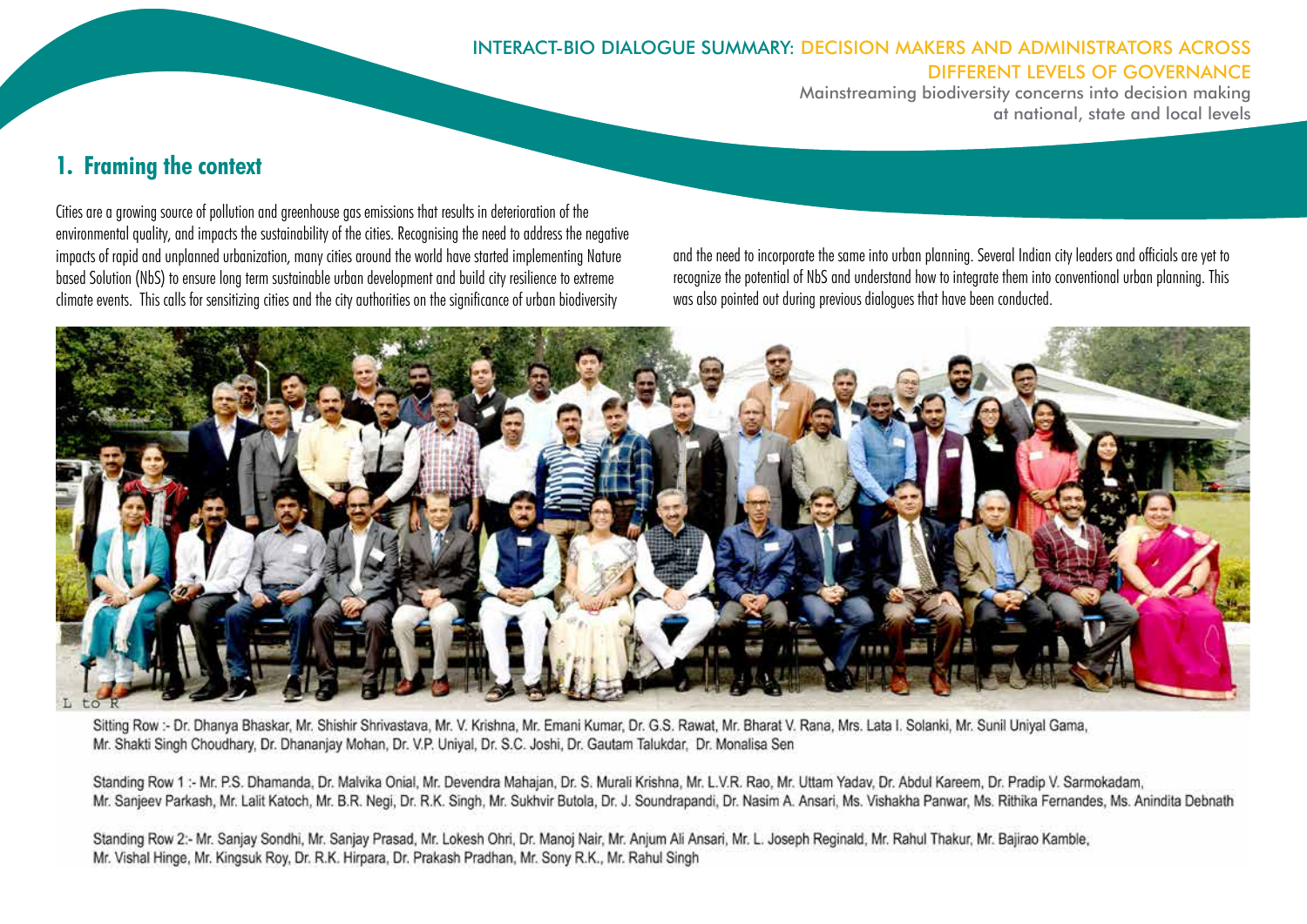Mainstreaming biodiversity concerns into decision making at national, state and local levels

In this vein, a national outreach event to generate awareness on the various facets of urban biodiversity, was organised by the Wildlife Institute of India (WII), Dehradun in collaboration with ICLEI-Local Governments for Sustainability, South Asia on the 14<sup>th</sup> and 15<sup>th</sup> of November 2019 under the Chairmanship of the Honourable Mayor of Dehradun, Shri Sunil Uniyal Gama. The event was undertaken to support the implementation of the National Biodiversity Strategy and Action Plan (NBSAP) through the mainstreaming of biodiversity objectives across City-Regions. A total of 51 participants from various national, state and city governments attended the event. A field visit was undertaken on the second day in order to gain hands on experience on the concepts discussed and debated upon on the first day.

The aim of the outreach workshop was to apprise administrators and decision makers about the current conservation scenario, the ongoing issues and trends in biodiversity conservation, the existing policy, legal and institutional framework, tools and solutions to monitor, mitigate and reduce impacts of urban expansion on biodiversity and ecosystem services. Thus, the event aimed at disseminating information while also initiating a dialogue between these various levels of government for mainstreaming biodiversity.

## **2. Emerging themes**

#### **2.1. Dispelling the conventional perception that biodiversity belongs only in forests**

It was observed that the word biodiversity does not often come up in matters concerning urban affairs, cities and urban areas. Agriculture, forestry, fisheries are generally not under the primary jurisdiction of city authorities. The Convention on Biological Diversity (CBD) brought about the importance of biodiversity through which the Biological Diversity Act (2002) in India was enacted for the management of biodiversity. The traditional mindset is that cities are for people and biodiversity belongs in forests. The idea of harbouring biodiversity in cities is an alien one. Cities have changed, are losing green spaces and gaining more concrete, which is very worrying.

In the host city, Dehradun, interestingly the district has 50% of forest cover. On the city's outskirts is Rajaji National Park. However, citizens have noticed a decline in species like sparrows and vultures, an alarming increase in pollution within the city limits. There is a lack of awareness of the significance of animals we are living with, such as that of Short-nosed fruit bat, which lives in the fish-tail palm or the Adjutant storks which have been sighted in the garbage dumps of Guwahati. Similarly, the leopards in Mumbai, elephants in Siliguri, civet cats in Kochi, have a lot of value within their ecosystems. There is this misconception that biodiversity is what we come across when we go to National Parks. Urban biodiversity plays an equally significant role.

Human populations and anthropogenic activities associated with development such as pollution, deforestation, urbanisation are threatening biodiversity richness. The most important threat is the lack of awareness. Data availability is poor except for some areas where proper empirical data is available. Biodiversity is at a low priority in municipal governance. Habitat alteration and destruction is common. A small clump of trees, small wetland, or a small marshy area disappears on regular basis in the country. Ecosystem services are either poorly understood or not discussed. Improper waste management, exotic or invasive species, exotic horticulture and excessive manicuring in the management of green spaces are damaging city ecosystems.

The concept of "urban ecological commons" was explained and several examples on how nature conservation is ignored in the cities were highlighted. Research findings on biodiversity loss, economic loss due to rapid urbanization were also presented, stressing on the importance of developing sustainable and equitable cities. Ecosystem services are not recognised in urban planning and policy making and certain services are prioritised more than others when it comes to nature, e.g. supporting services are ignored while cultural service are promoted. NbS has a promising scope in India and can be incorporated into city planning. In the meanwhile it is also necessary to protect, conserve and restore green areas in the cities.

There is a realisation that it is time for corrective action in the cities. Biodiversity in urban areas needs to be prioritised, a strong institutional structure needs to be built and a momentum needs to be created to take the priorities of conservation forward. Partnerships are the need of the hour. Regulation of people is not a solution; it is inclusive governance that will take the agenda of mainstreaming biodiversity forward.

Some quick-win solutions proposed included identifying and protecting iconic/historic trees, focussing on periurban areas during zonation and planning and using government programs like AMRUT and Smart Cities Mission to green cities and improve biodiversity creatively. Outreach and awareness for rewilding city areas, partnerships with CSOs and NGOs who can support cities and strengthening citizen science initiatives were also discussed.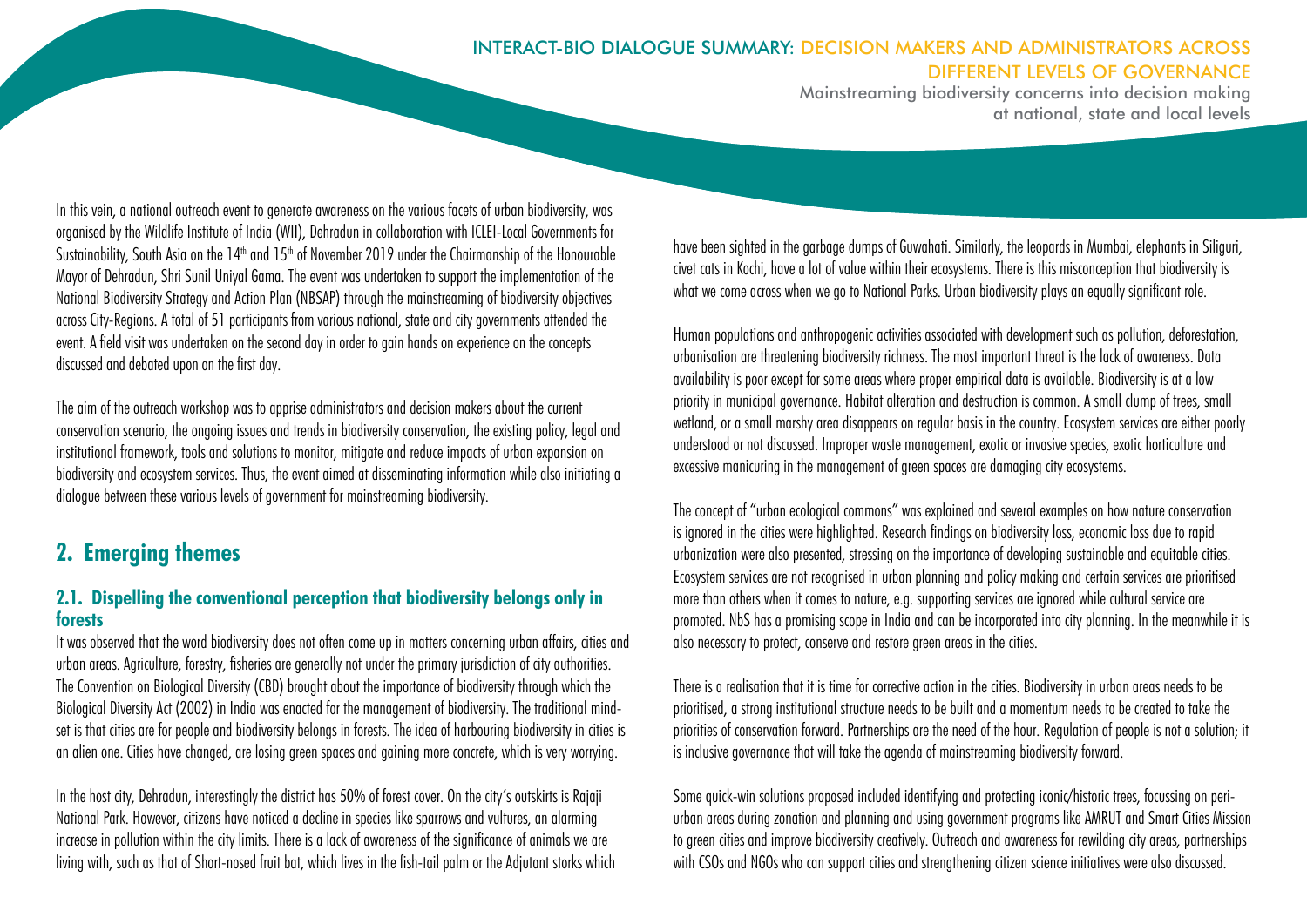Mainstreaming biodiversity concerns into decision making at national, state and local levels

#### **2.2. Legal safety-net for Indian Biodiversity**

There is a long history of biodiversity legislation in India which was discussed by Dr. Dhananjay Mohan, Chairman, Uttarakhand State Biodiversity Board. There are the 'Big Five' central acts of biodiversity conservation. The Indian Forest Act, 1927 laid the foundation of legislation for protection of biodiversity and the environment which led to the creation of reserve forests, community forests etc. Several cities in India like Mumbai, Hyderabad, Kochi have forest and forest lands within their boundaries. The Wildlife (Protection) Act, 1972 set aside areas for biodiversity conservation (5% area as Protected Areas). This was an exclusionary approach and has impacted local communities. The act does not protect the habitat of species. Several animals survive in urban landscapes and their secretive and nocturnal behaviours allow them to coexist. This act is thus relevant to local bodies because human-animal conflict is on the rise. There is the monkey and leopard menace in urban areas which is increasing over time, primarily because of poor garbage management. This is

something pertinent to urban local bodies. Garbage management is paramount in taking care of this issue and local authorities should look into this. The Forest Conservation Act, 1980 protects forest from being diverted into a non-forest purpose. The **Environment Protection Act, 1986** is an umbrella act that influences activities in industrial and development sector, bringing them into the folds of conservation. Under this Act, Environmental Impact Assessment, Eco-sensitive Zones and Pollution Control are important steps for protecting biodiversity. The Biological Diversity Act, 2002 deals with the utilization and conservation of biodiversity while empowering local communities. The aspect of 'Access and Benefit Sharing (ABS)' under Nagoya Protocol is a step towards sharing benefits with local communities. The institutional structures which the Act defines should also be instituted at the city level and not just the village level. The Biological Management Committees (BMCs) should become the focal point for management of biodiversity locally. Local documentation, known as People's Biodiversity

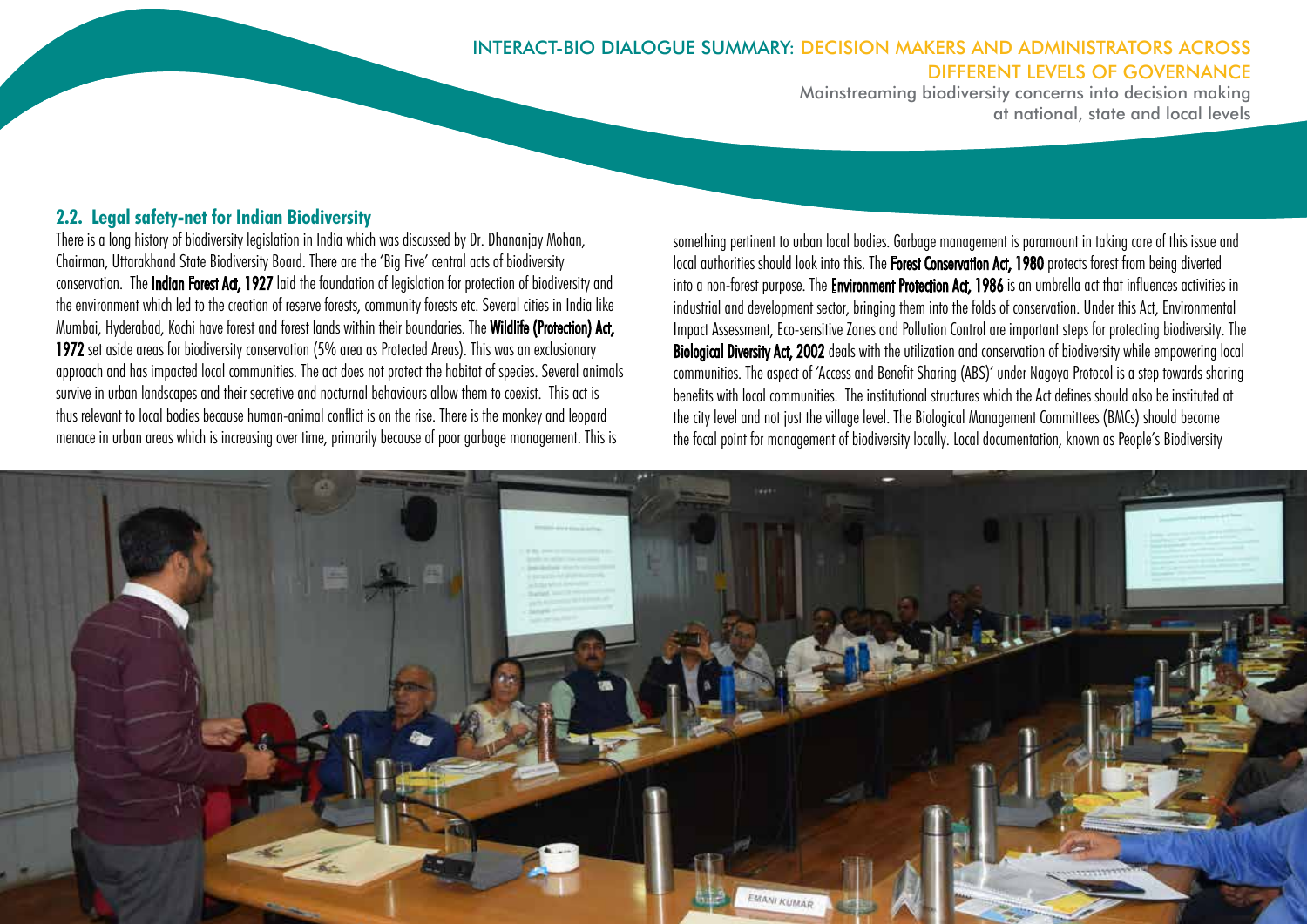Mainstreaming biodiversity concerns into decision making at national, state and local levels

Registers (PBRs) records the biodiversity in a particular area. This on one hand helps to support the ABS mechanism through patents, on the other hand also helps in the protection of habitats which would ordinarily not fall under protected areas.

At the state level there is the Tree Protection Act in each state, which restricts felling of trees even on private lands, having an important bearing on urban areas. There are also administrative orders which have some bearing on legislation such as the restriction of land use change around protected areas and so on. **2.3. Local case studies: Success stories and Challenges**

Dr. Sanjay Sondhi, Founder Trustee, Titli Trust talked about the exercise of animal counts in the cities. He gave successful examples of case studies such as "Great Backyard Bird Count", Doon School rewilding project with native plant species in Dehradun and subsequently, encouraged the participants to promote the same in their respective cities. Dr. Manoj Nair, Deputy Director, Lal Bahadur Shastri National Academy of Administration expressed the need to document biodiversity in the cities and encouraged the growing citizen science

engagement to document birds and butterflies in cities. Dr. Dhanya Bhaskar, Assistant Professor, Azim Premji University highlighted that there are many negative incidents of biodiversity loss in the cities but there are also positive examples, e.g. Vancouver city drew up a bird strategy inviting bird watchers and actively works to conserve city biodiversity.

Dr. Abdul Kareem, Associate Professor, University of Trans-Disciplinary Health Sciences and Technology raised a question about the reason behind biodiversity not being included in urban planning and asked for suggestions on how to overcome this. Dr. S.C. Joshi, Chairman, Kerala State Biodiversity Board, also enquired about global examples of biodiversity as a priority governance issue. Biodiversity is conveniently ignored. He gave an example of Europe during industrialization, where focus was only on developing industries and in due course

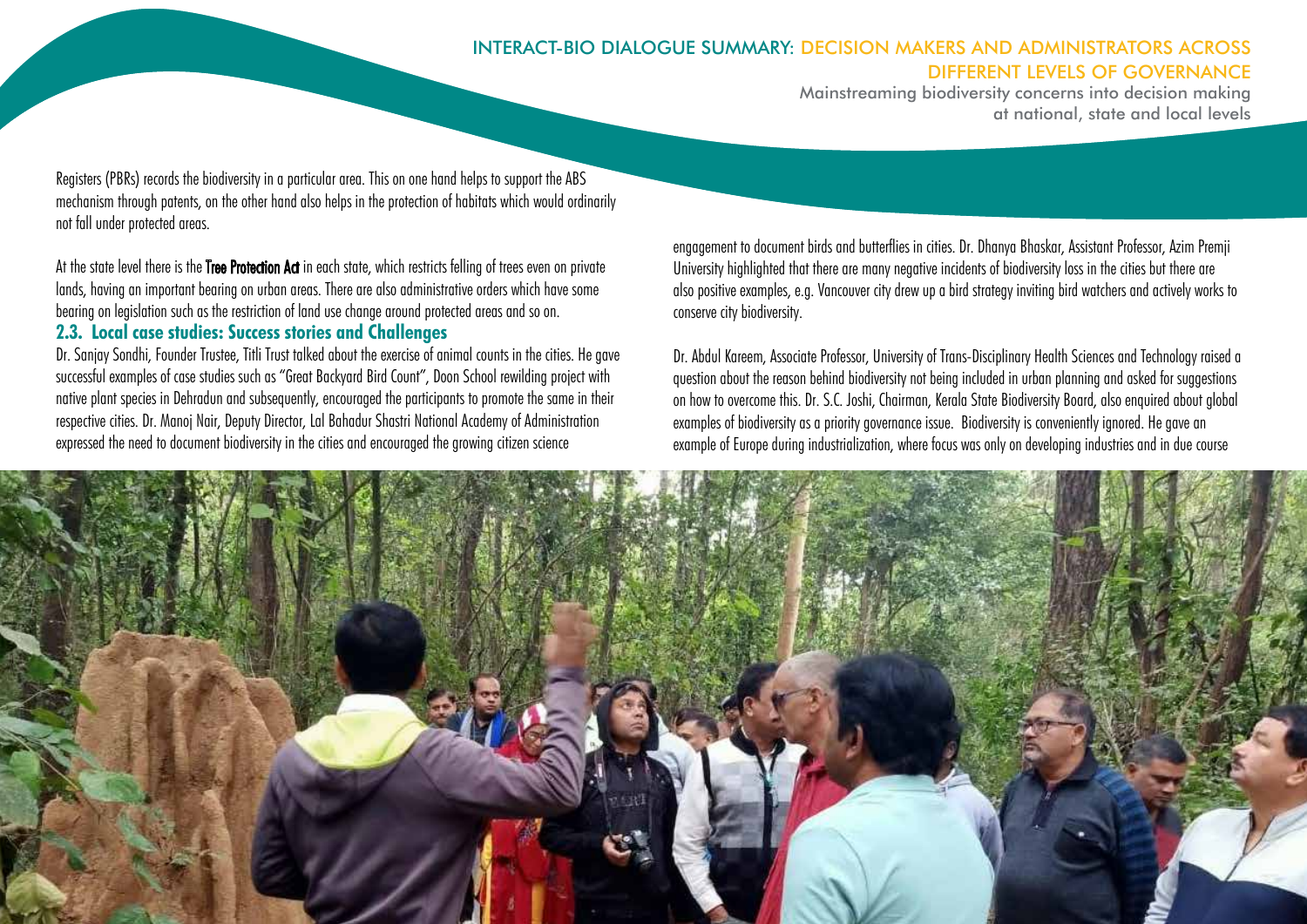Mainstreaming biodiversity concerns into decision making at national, state and local levels

the forests were lost. The increase in industrial production came at the cost of nature. He also emphasized that biodiversity is not small, it includes everything- physical and biological systems. He mentioned that planners are only committed to short-term impacts and suggested biodiversity needs to be included to achieve long term efficiency in cities.

Mr. Sanjay Prasad, Urban Planner, Kurseong, mentioned that the city has considered biodiversity in their city plans. A survey of flora and fauna was done to see how it can be improved within the city. He also said he was unaware of the existence of State Biodiversity Board (SBB) and expressed the need for vertical integration for effective conservation of biodiversity across all levels of governance. Mr. Shishir Srivastav, Engineer, Gwalior, talked their initiatives in urban areas such as the establishment of sewage treatment plants and plantation drives to improve city forests. Native trees like Neem, Peepal, Amla, Jamun are being planted. He also mentioned that it is necessary to develop local water bodies and maintain ground water levels. Mrs. Lataben Indulal Solanki, Chairperson, Bhuj explained how they are creating gardens, small lakes and habitats for birds where Neem, Jamun, Tamarind trees are being planted. She emphasized that it is important not just to plant the trees but also to make sure that they grow. In Kutch, 5 lakh trees were planted and adopted to ensure their survival. She also talked about the issue with water availability in Kutch and how they are adopting rainwater harvesting measures to resolve the issue.

Dr. Pradip Sarmokadam, Member Secretary, Goa State Biodiversity Board, said that although local people may not be aware of the legislation and the SBBs, they know about biodiversity conservation evidenced by how they co-exist with nature. In Goa, they are still preserving indigenous crop varieties and have the potential to grow it. He raised his concern regarding a lack of convergence between government departments and mentioned about the process of development of PBRs in Goa where every village's strength and weakness have been listed. People will only take interest if the benefits of something are spoken about. He talked about the problems relating to the protection of green spaces in urban areas. He suggested that old trees and sacred groves in a city should receive protection through policy and legislation. Mr. Shakti Singh Choudhary, Mayor, Gangtok, said the state has 48% forest cover but lacks appropriate documentation. He gave an example from his state, saying their biodiversity policy takes into account climate change- clean air, clean water through its Dhara Vikas programme. He emphasized on the fact that in cities (like Gangtok, where tourism pressure is high) urban biodiversity conservation is highly significant for enhancing visitor experience and promoting opportunities for local

livelihood. Mr. V. Krishna, Additional Commissioner, Greater Hyderabad Municipal Corporation stated that cities are losing biodiversity where grey infrastructure is replacing green spaces. To mitigate this, some plantation work is being done but this does not compensate the loss. Urbanisation has impacted drainage, water availability and the green-blue infrastructure. He quoted how in the state of Telangana the Panchayati Raj Act and Telanagana Municipal Act have been amended, making it mandatory that 10% of budget be allocated as green budget and be spent in augmenting biodiversity and green infrastructure. The responsibility has therefore been fixed on the public authorities to ensure this.

Dr. Lokesh Ohri, Independent Director, Dehradun Smart City Ltd. spoke extensively about adaptive reuse, protecting a city's heritage and involvement of citizens. He highlighted how in a major part of the city, people either walk or cycle, whereas the roads are mainly designed for cars and private vehicles. Mr. Devendra Mahajan, Managing Director, Nagpur Smart and Sustainable City Development Corporation Limited, talked about developing utility ducts and super imposition of town planning scheme on existing roads and planning for biodiversity corridors and avenue plantations that will mitigate heat island effect. Mr. Anjum Ali Ansari, Junior Engineer, Pokhran, gave an example of a success story of Anna Sagar lake rejuvenation project in Ajmer. The lake was a habitat to migratory birds, however due to water contamination, large scale fish mortality was observed. With the efforts of local civic bodies, the lake ecosystem was reclaimed and a lakefront was developed. Dr. J. Soundrapandi, Project Officer, National Biodiversity Authority gave an example of Adiyar river rejuvenation project for which the state government allocated funds. The process involved waste removal, plantation of native species on adjoining lands which resulted in the replenishing of water, improving river biodiversity. He further informed the upscaling of project to other canals and building fences to prevent encroachment. Mr. Vishal Hinge, Engineer, Thane, talked about lake encroachment in his city. The local government has however taken up a decision to rejuvenate the lake by removing all hutments and providing alternate accommodation.

Dr. Gautam Talukdar, Scientist, WII, presented regional case studies on natural resource extraction, delivering a strong message that "biodiversity cannot be marketed". The concept of different kinds of ecosystem services was discussed highlighting that their value which is derived from nature is actually the value for money which may be lost due to unsustainable practices. The supply of ecosystem services is not always the same, it changes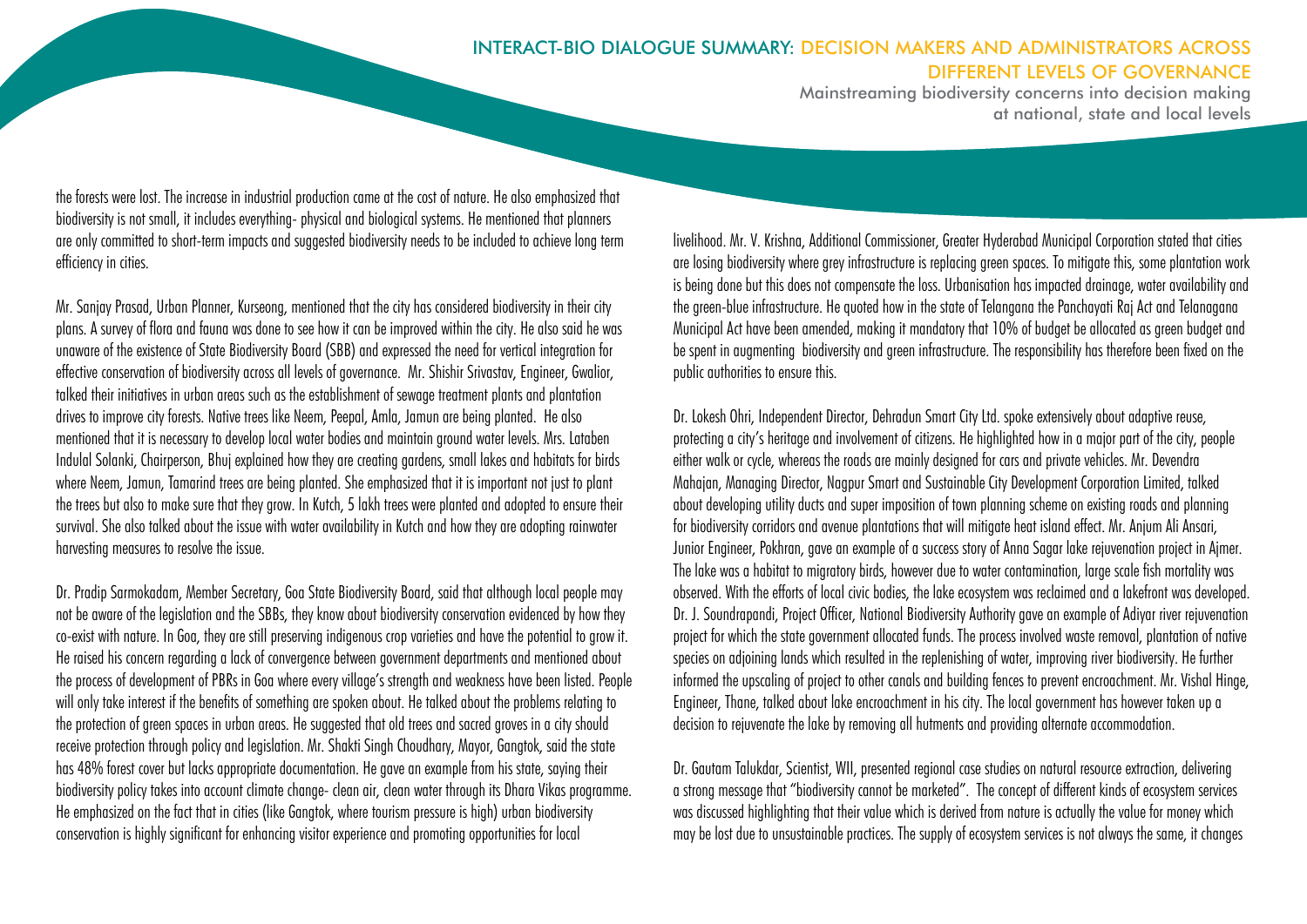Mainstreaming biodiversity concerns into decision making at national, state and local levels

seasonally. He emphatically stated that data should drive planned actions. He concluded by emphasizing the importance of our fundamental duties to protect biodiversity as equal to fundamental rights.

The city has also requested support from ICLEI South Asia on inventorying its biodiversity in the form of a People's Biodiversity Register. The Register is a document which contains comprehensive information on locally available bio-resources including landscape and demography of a particular area. This document, along with the Local Biodiversity Strategy and Action Plan of the city, which is being developed by ICLEI South Asia, will not only assist in local alignment of national priorities but support better informed planning and conservation of biodiversity.

#### **2.4. Actions need resources**

Participants raised the query of how they could achieve outcomes of biodiversity conservation in their jurisdiction. In order to generate protective actions, resources be it, technical know-how, capacity, finance and manpower are required. Tools and resources available to administrators at sub-national and local levels were discussed in detail. Dr. Monalisa Sen, Programme Coordinator (Biodiversity) detailed the importance of PBR and introduced the City Biodiversity Index (CBI) as tools that enumerate and monitor biodiversity within an area. The interlinkages between Local Biodiversity Strategy and Action Plans with the National Biodiversity Action Plans must be strong in order to ensure good governance at local levels.

Dr. Malvika Onial, Scientist, WII, discussed aspects of biodiversity finance. This type of financing is intuitive. It says what it means in terms of what are the funds available and what should be financed. People must start to think about the value of biodiversity otherwise they will not want to conserve it. The trend in urban green spaces is the most commonly used indicator of biodiversity and ecosystem services. Several departments have programmes and schemes which are relevant to biodiversity conservation. Aligning or reorienting schemes to ensure this without having to leverage more funds for the same is an efficient and quick way to finance conservation. The NBSAP can help to work out funding through a financial needs assessment, which looks at various expenditures and identifies how revenue can be generated. There may be policies working against biodiversity conservation, hence this exercise helps to re-evaluate/pre-empt expenditure by removing these types of policies. Additionally, the BIOFIN Plan- Working Doc 2019 offers finance solutions. Aligning different plans and schemes with slight modifications will help in achieving several National Biodiversity Targets along with nature conservation.

The participants marked capacity building as a major issue followed by convergence between departments and stakeholders. They also discussed finance and allocation of green funds needed at a higher level for urban biodiversity. The group also debated on green tax and that it should be linked to the biodiversity fund. Several representatives felt that every project that takes place within a city must have some budget factored in for biodiversity conservation.

#### **2.5. How can ICLEI South Asia facilitate the various action points described above?**

The event saw a lot of discussion around various themes of biodiversity. At the end, participants flagged a number of issues that needed attention in their cities. The issue concerning loss of native species/local extinction of species, lack of policy framework at local level and lack of stakeholder convergence was highlighted by one group. The group stressed the importance of folklore and awareness for reversing the effects of biodiversity loss and laid emphasis on the development of micro projects where the community was involved at every step of decision making, instead of large hydropower dams within fragile mountain ecosystems in order to avert disasters. Another group posed lack of awareness and unplanned development as major challenges. They suggested demarcation of eco-sensitive zones and monitoring of land use changes in the city area could be effective solutions to keep in check unregulated urbanisation. Strict planning and penalty actions should be in place such as making open defecation a punishable offence or encouraging the creation of social pressure groups which would improve accountability.

The dialogue presented numerous opportunities for ICLEI South Asia to support cities. The lack of policy framework at a local level requires technical know-how and should be well-informed. Furthermore, several participants spoke about how projects should have resource analyses and action planning strategies in built within them. Stakeholder cooperation/convergence needs engagement in order to build a strong stakeholder group. ICLEI South Asia can assist most effectively through facilitating a closer relationship between these various groups as well as provide the technical expertise necessary to build stronger policies and plans, aimed at biodiversity protection and long term sustainability of projects.